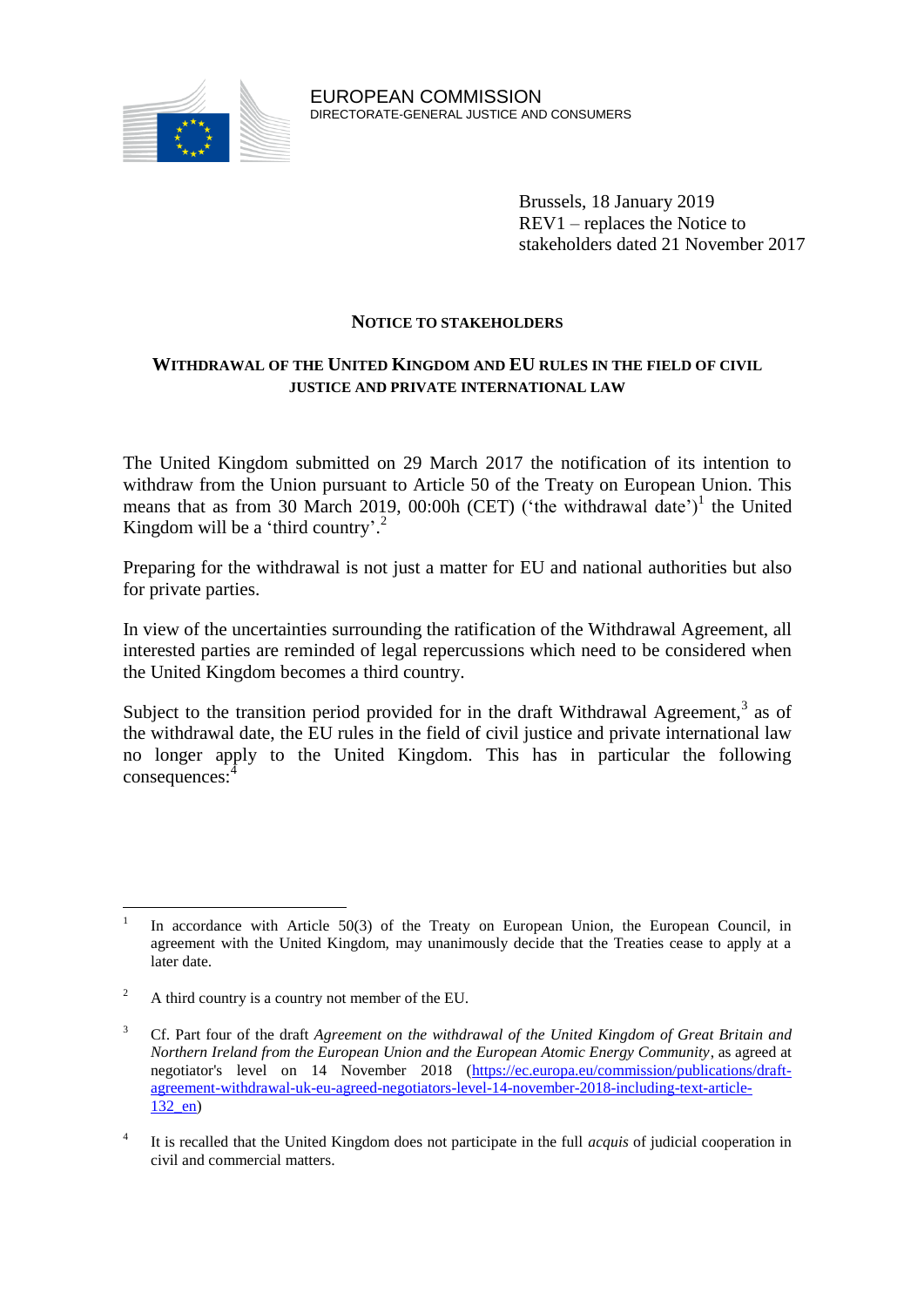#### **1. INTERNATIONAL JURISDICTION**

EU private international law establishes harmonised rules for international jurisdiction in areas of civil and commercial matters, incl. insolvency, and family law.<sup>5</sup> Broadly speaking these harmonised rules apply only where a defendant is domiciled or resident in an EU Member State.

### **1.1. Proceedings pending on the withdrawal date**

For proceedings involving a defendant domiciled in the United Kingdom, and pending with a court of the EU-27 Member States<sup>6</sup> on the withdrawal date, the EU rules for international jurisdiction continue to apply.

## **1.2. Proceedings initiated as of the withdrawal date**

For proceedings involving a United Kingdom domiciled defendant initiated on or after the withdrawal date in the EU-27 Member States, the rules on international jurisdiction in EU instruments in the area of civil and commercial law as well as family law no longer apply, unless the EU instruments set the rules of jurisdiction with regard to third countries.<sup>7</sup>

International jurisdiction will thus be governed by the national rules of the Member State in which a court has been seized.

In some instances, international conventions, such as the conventions developed by the Hague Conference on Private International Law apply<sup>8</sup>, provided that both the EU/EU Member States and the United Kingdom are parties to the convention.

### **2. RECOGNITION AND ENFORCEMENT**

EU private international law sets rules for the facilitated recognition and enforcement of judicial decisions issued by a Member State.

### **2.1.** *Exequatured* **judgements**

Where the relevant instrument foresees *exequatur*, if a judgment of a UK court has been *exequatured* in the EU-27 before the withdrawal date but not yet enforced before that date, the judgment can still be enforced in the EU-27,

 $\overline{5}$ <sup>5</sup> This notice does not address specifically consumer protection issues. See, for these aspects, the "*Notice to stakeholders - Withdrawal of the United Kingdom and EU rules on consumer protection and passenger rights*", published on 27 February 2018.

<sup>&</sup>lt;sup>6</sup> While the EU Treaties provide for specific arrangements for the (non)participation of Ireland and Denmark in this part of the EU *acquis,* for the sake of simplicity, the notion "EU-27" is used.

 $\frac{7}{10}$  This is, for example, the case with regard to litigation involving consumers (see footnote 4).

<sup>8</sup> Usually, these conventions are transposed into national law of each State that is party to the Convention.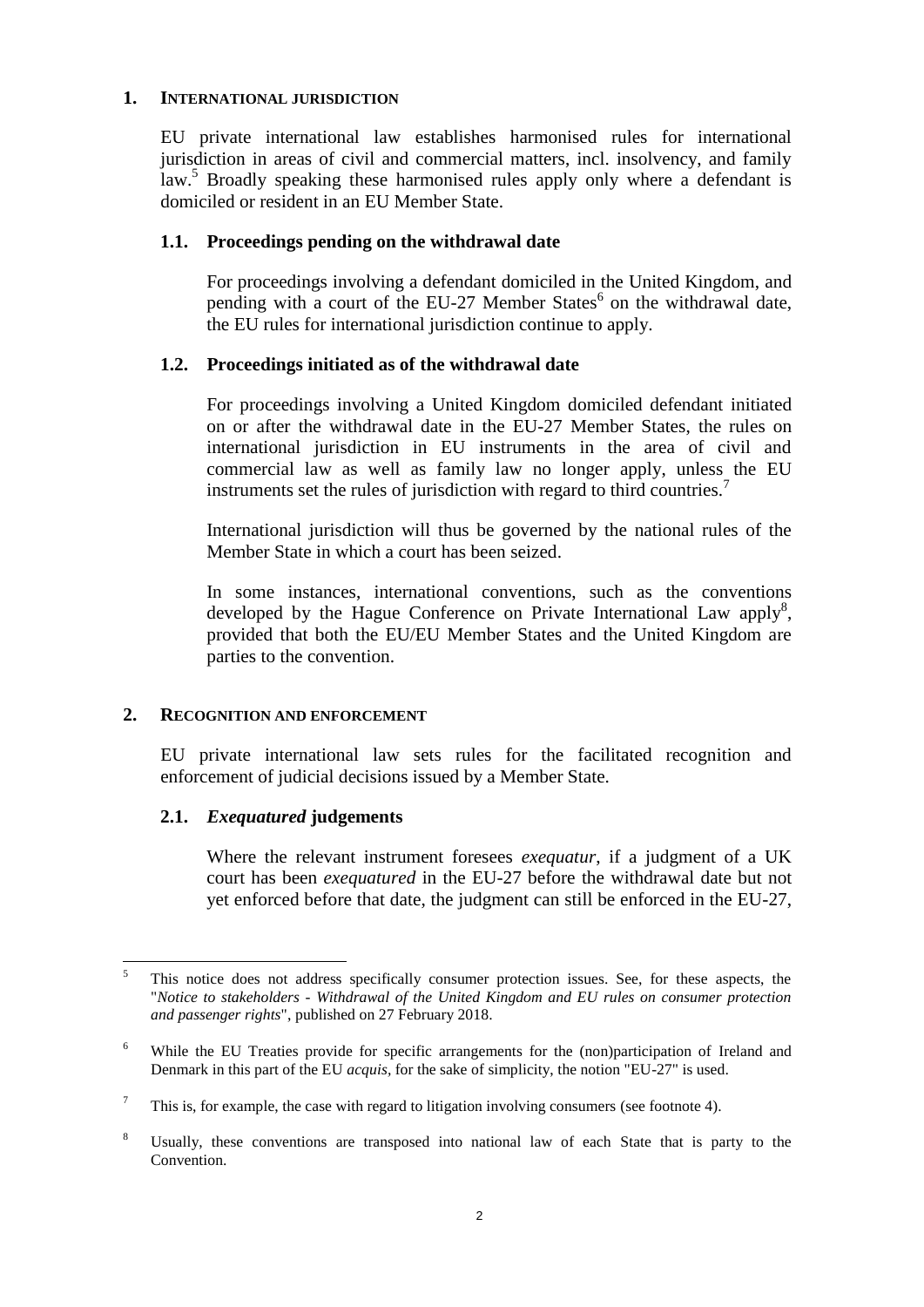and the fact that it was originally a judgment handed down by UK courts is irrelevant.

# **2.2. Proceedings pending on the withdrawal date**

Unless a judgment of a UK court has been exequatured before the withdrawal date, the EU rules on recognition and enforcement of such judgments of UK will not apply to a judgment of a UK court that has not been enforced before the withdrawal date, even where

- the judgment was handed down before the withdrawal date; or
- the enforcement proceedings were commenced before the withdrawal date.

## **2.3. Proceedings initiated on or after the withdrawal date**

For proceedings to enforce a judgment of a UK court that are commenced as of the withdrawal date in the EU-27, EU rules no longer apply.

Recognition and enforcement will be governed by the national rules of the Member State in which recognition/enforcement is sought.

In some instances, international conventions, such as the conventions developed by the Hague Conference on Private International Law apply<sup>9</sup>, provided that both, the EU/EU Member States and the United Kingdom are parties to the convention.

**All stakeholders are advised to take this into consideration when assessing contractual choices of international jurisdiction** 

### **3. SPECIFIC EU PROCEDURES**

EU law on judicial cooperation in civil matters provides for several specific procedures, such as the European Payment Order Procedure<sup>10</sup> or the European Procedure for Small Claims.<sup>11</sup>

The approach to jurisdiction and recognition and enforcement in sections 1 and 2 of this notice also applies for these specific judicial procedures.

 $\overline{a}$ Usually, these conventions are transposed into national law of each State that is party to the Convention.

<sup>&</sup>lt;sup>10</sup> Regulation (EC) No 1896/2006 of the European Parliament and of the Council of 12 December 2006 creating a European order for payment procedure, OJ L 399, 30.12.2006, p. 1.

<sup>&</sup>lt;sup>11</sup> Regulation (EC) No 861/2007 of the European Parliament and of the Council of 11 July 2007 establishing a European Small Claims Procedure, OJ L 199, 31.7.2007, p. 1.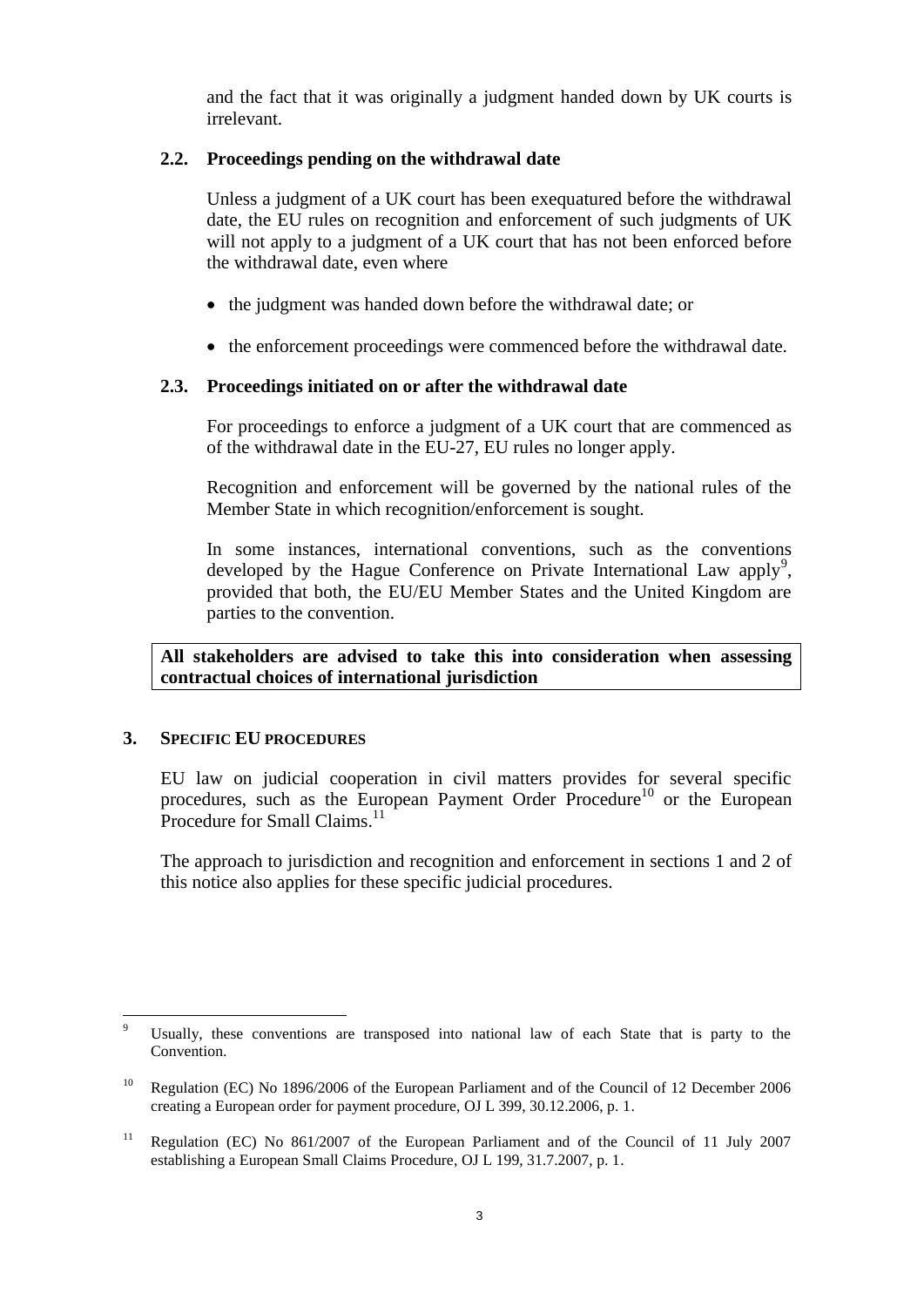### **4. JUDICIAL COOPERATION PROCEDURES BETWEEN MEMBER STATES**

EU law on judicial cooperation in civil matters provides for facilitated judicial cooperation (e.g. in relation to the service of documents<sup>12</sup>, taking of evidence<sup>13</sup> or within the context of the European Judicial Network in Civil and Commercial Matters<sup>14</sup>). As of the withdrawal date, EU-27 Member States

- do not proceed further such pending judicial cooperation procedures involving the United Kingdom; and
- do not launch new such judicial cooperation procedures involving the United Kingdom

on the basis of EU law.

Such procedures may continue to be processed according to national law on judicial cooperation with third countries. In some instances, international conventions, such as the conventions developed by the Hague Conference on Private International Law apply<sup>15</sup>, provided that both, the EU/EU Member States and the United Kingdom are parties to the convention.<sup>16</sup>

**All national Central Authorities are advised to assess whether judicial cooperation procedures risk being pending on the withdrawal date and whether the procedure can continue under national law or a relevant international convention. Where this continuation under national law or a relevant international convention is possible, the Central Authority should consider submitting an additional request under the relevant national law/international convention which would be conditional upon the United Kingdom withdrawing from the Union without withdrawal agreement.**

<sup>12</sup> <sup>12</sup> Regulation (EC) No 1393/2007 of the European Parliament and of the Council of 13 November 2007 on the service in the Member States of judicial and extrajudicial documents in civil or commercial matters (service of documents), OJ L 324, 10.12.2007, p. 79.

<sup>&</sup>lt;sup>13</sup> Council Regulation (EC) No 1206/2001 of 28 May 2001 on cooperation between the courts of the Member States in the taking of evidence in civil or commercial matters OJ L 174, 27.6.2001, p. 1.

<sup>&</sup>lt;sup>14</sup> See Article 8 of Council Decision 2001/470/EC of 28 May 2001 establishing a European Judicial Network in civil and commercial matters OJ L 174, 27.6.2001, p. 25.

<sup>&</sup>lt;sup>15</sup> Usually, these conventions are transposed into national law of each State that is party to the Convention.

<sup>&</sup>lt;sup>16</sup> For example, concerning international child abductions, the application from the requesting Central Authority can be examined by the requested Central Authority under the 1980 Hague Convention on the Civil Aspects of International Child Abduction instead.